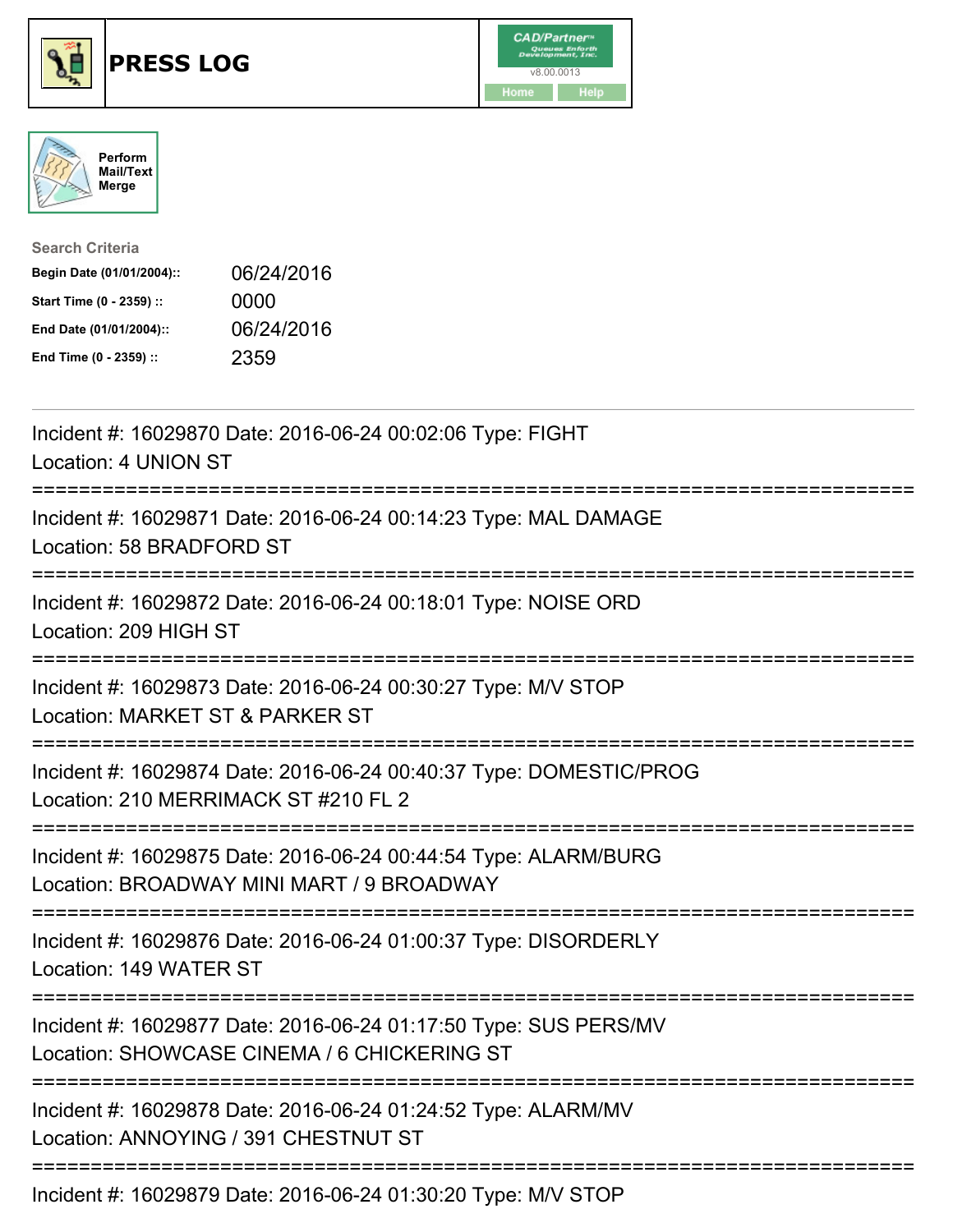| <b>Location: LOWELL ST</b>                                                                                                                          |
|-----------------------------------------------------------------------------------------------------------------------------------------------------|
| Incident #: 16029880 Date: 2016-06-24 01:36:08 Type: MV/BLOCKING<br>Location: 378 HAVERHILL ST                                                      |
| Incident #: 16029881 Date: 2016-06-24 01:36:41 Type: ASSSIT OTHER PD<br><b>Location: BELLEVUE CEMETARY</b>                                          |
| Incident #: 16029882 Date: 2016-06-24 01:39:47 Type: M/V STOP<br>Location: E HAVERHILL ST & YOUNG AV                                                |
| Incident #: 16029883 Date: 2016-06-24 01:42:50 Type: BUILDING CHK<br>Location: PARTHUM SCHOOL / 255 E HAVERHILL ST<br>============================= |
| Incident #: 16029884 Date: 2016-06-24 01:46:45 Type: M/V STOP<br>Location: COMMON ST & UNION ST                                                     |
| Incident #: 16029885 Date: 2016-06-24 01:49:15 Type: M/V STOP<br>Location: ANDOVER ST & STATE ST                                                    |
| ==============<br>Incident #: 16029886 Date: 2016-06-24 01:51:09 Type: M/V STOP<br>Location: 300 HAMPSHIRE ST                                       |
| -------------------<br>Incident #: 16029887 Date: 2016-06-24 01:58:16 Type: SUS PERS/MV<br>Location: 62 RAILROAD ST                                 |
| Incident #: 16029888 Date: 2016-06-24 02:02:59 Type: M/V STOP<br>Location: DURSO AV & WINTHROP AV                                                   |
| Incident #: 16029889 Date: 2016-06-24 02:06:09 Type: M/V STOP<br>Location: 1 CANAL ST                                                               |
| :===================<br>Incident #: 16029890 Date: 2016-06-24 02:09:49 Type: M/V STOP<br>Location: 75 MANCHESTER ST                                 |
| Incident #: 16029891 Date: 2016-06-24 02:37:58 Type: AUTO ACC/NO PI<br>Location: BROADWAY & MANCHESTER ST                                           |
| Incident #: 16029892 Date: 2016-06-24 02:45:10 Type: M/V STOP<br>Location: 146 MARGIN ST                                                            |
| Incident #: 16029893 Date: 2016-06-24 02:46:59 Type: M/V STOP                                                                                       |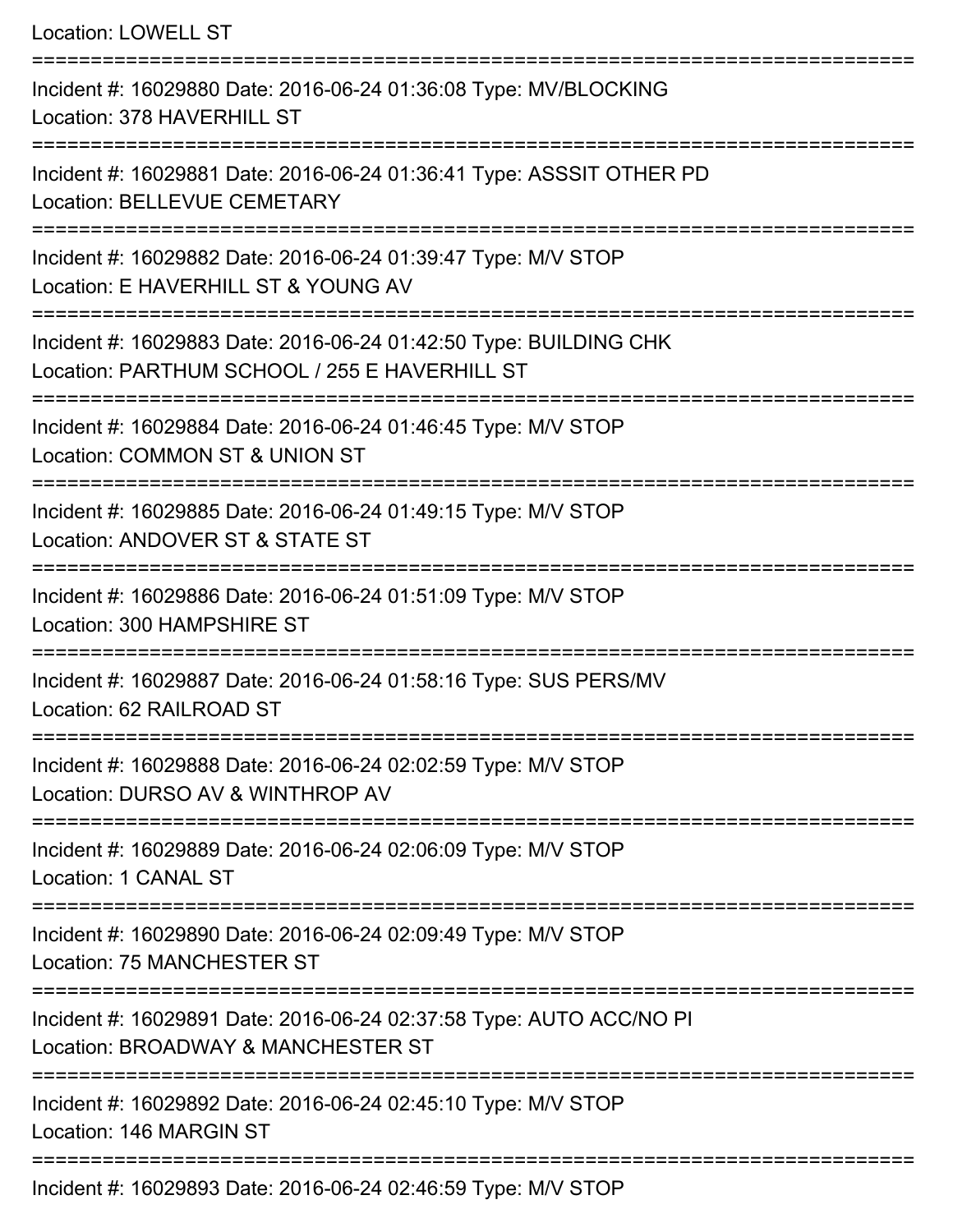| Incident #: 16029894 Date: 2016-06-24 02:57:59 Type: ALARMS<br>Location: DUNKIN DONUTS / 123 LAWRENCE ST<br>==================== |
|----------------------------------------------------------------------------------------------------------------------------------|
| Incident #: 16029895 Date: 2016-06-24 03:02:13 Type: BUILDING CHK<br>Location: 130 FRANKLIN ST                                   |
| Incident #: 16029896 Date: 2016-06-24 03:03:59 Type: BUILDING CHK<br>Location: PRIMO'S LIQUORS / 450 HAVERHILL ST                |
| Incident #: 16029897 Date: 2016-06-24 03:08:52 Type: BUILDING CHK<br>Location: GRAINGER / 121 MARSTON ST<br>------------         |
| Incident #: 16029898 Date: 2016-06-24 03:12:29 Type: BUILDING CHK<br>Location: ELAINES FISH + CHIP / 234 HAMPSHIRE ST            |
| Incident #: 16029899 Date: 2016-06-24 03:14:51 Type: BUILDING CHK<br>Location: NEW BLACK LACE / 8 S BROADWAY                     |
| Incident #: 16029900 Date: 2016-06-24 03:17:43 Type: M/V STOP<br>Location: BASSWOOD & POPLAR                                     |
| Incident #: 16029901 Date: 2016-06-24 03:22:09 Type: NOISE ORD<br>Location: 8 ALLYN TER                                          |
| Incident #: 16029902 Date: 2016-06-24 03:23:43 Type: M/V STOP<br>Location: HAVERHILL ST & MORTON ST                              |
| Incident #: 16029903 Date: 2016-06-24 03:31:30 Type: BUILDING CHK<br>Location: WALGREENS / 220 S BROADWAY                        |
| Incident #: 16029904 Date: 2016-06-24 03:36:11 Type: BUILDING CHK<br>Location: HEWLETT PACKARD / 104 GLENN ST                    |
| Incident #: 16029905 Date: 2016-06-24 03:43:01 Type: SUS PERS/MV<br>Location: BUTLER ST & WARREN ST                              |
| Incident #: 16029906 Date: 2016-06-24 03:50:17 Type: BUILDING CHK<br>Location: MILLERS SURPLUS / 453 ESSEX ST                    |
| Incident #: 16029907 Date: 2016-06-24 03:58:57 Type: M/V STOP                                                                    |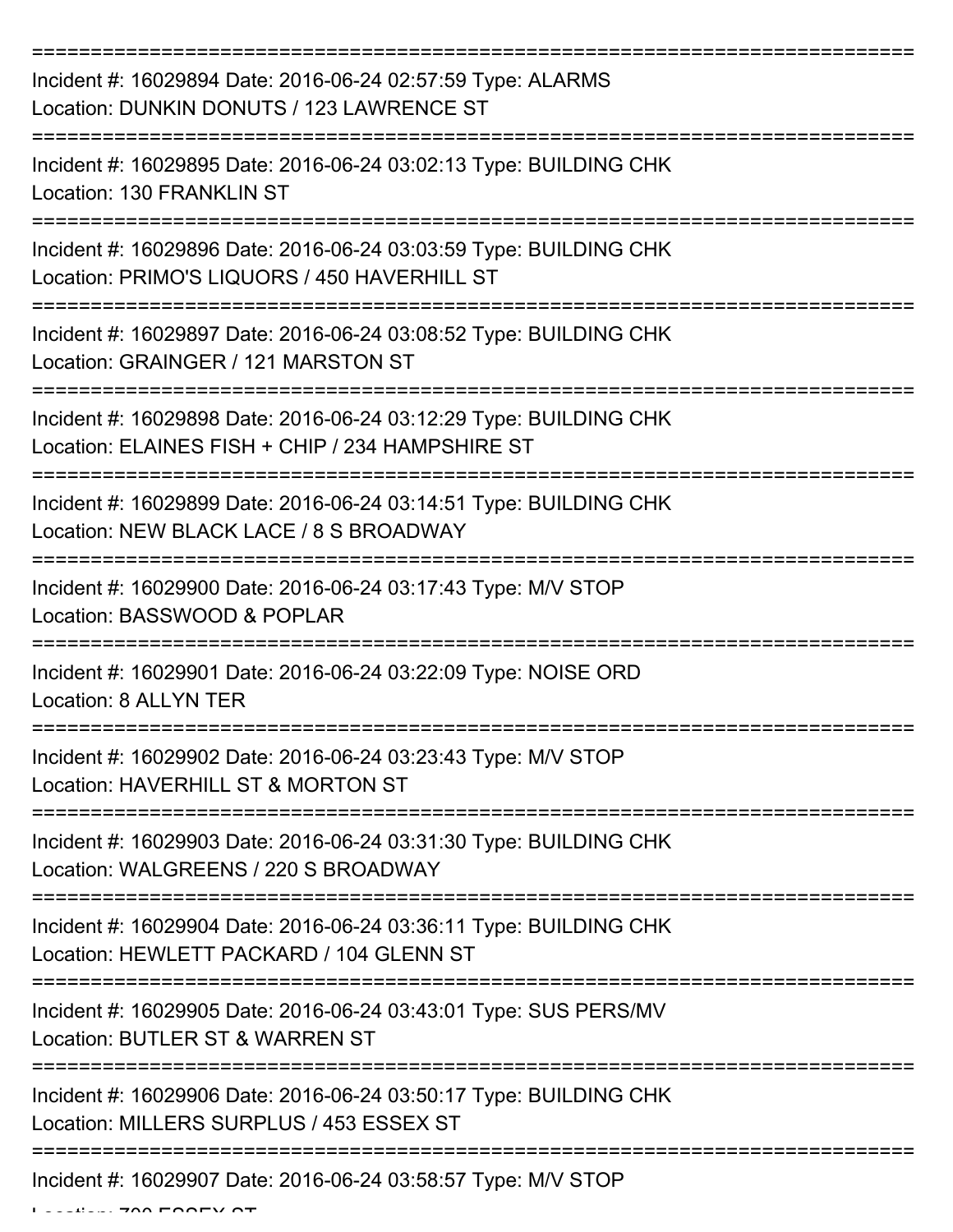| Incident #: 16029908 Date: 2016-06-24 04:04:01 Type: ALARMS<br>Location: PAOLA EXPRESS / 491 BROADWAY                    |
|--------------------------------------------------------------------------------------------------------------------------|
| Incident #: 16029909 Date: 2016-06-24 04:22:25 Type: ALARMS<br>Location: CENTRAL CATHOLIC HIGH SCHOOL / 300 HAMPSHIRE ST |
| Incident #: 16029910 Date: 2016-06-24 04:23:44 Type: BUILDING CHK<br>Location: BROADWAY LIQUORS / 434 BROADWAY           |
| Incident #: 16029911 Date: 2016-06-24 04:30:13 Type: BUILDING CHK<br>Location: 429 BROADWAY                              |
| Incident #: 16029912 Date: 2016-06-24 04:30:24 Type: WOMAN DOWN<br>Location: 257 ANDOVER ST                              |
| Incident #: 16029913 Date: 2016-06-24 04:52:43 Type: ASSSIT AMBULANC<br>Location: 338 LAWRENCE ST                        |
| Incident #: 16029914 Date: 2016-06-24 05:48:06 Type: ALARMS<br>Location: FRIAS AUTO SALES / 316 BROADWAY                 |
| Incident #: 16029915 Date: 2016-06-24 07:08:34 Type: ALARMS<br>Location: UNION GRILL / 107 UNION ST                      |
| Incident #: 16029916 Date: 2016-06-24 07:13:15 Type: PARK & WALK<br>Location: 0 BROADWAY                                 |
| Incident #: 16029917 Date: 2016-06-24 07:39:01 Type: M/V STOP<br><b>Location: ABURN ST</b>                               |
| Incident #: 16029918 Date: 2016-06-24 07:56:10 Type: M/V STOP<br>Location: EUTAW ST & FITZ ST                            |
| Incident #: 16029919 Date: 2016-06-24 07:58:50 Type: UNWANTEDGUEST<br>Location: 15 SPRINGFIELD ST                        |
| Incident #: 16029920 Date: 2016-06-24 08:43:38 Type: M/V STOP<br>Location: ANDOVER ST & S BROADWAY                       |
| Incident #: 16029921 Date: 2016-06-24 08:48:53 Type: 209A/SERVE                                                          |

Location: 110 HAV/EDHILL CT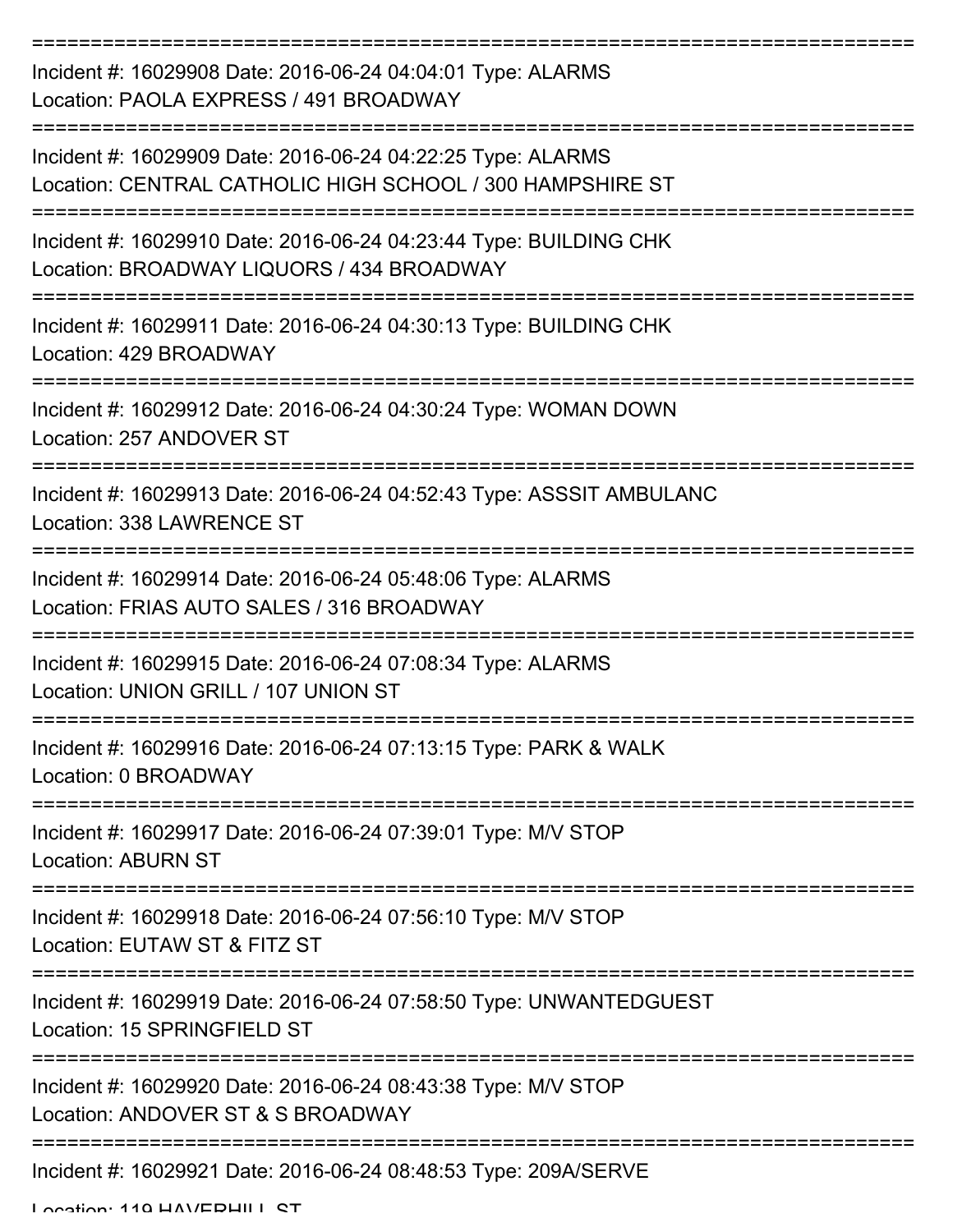| Incident #: 16029922 Date: 2016-06-24 08:52:13 Type: 209A/SERVE<br>Location: 10 HAVERHILL ST                       |
|--------------------------------------------------------------------------------------------------------------------|
| Incident #: 16029923 Date: 2016-06-24 09:03:58 Type: 209A/SERVE<br>Location: 43 BENNINGTON ST                      |
| Incident #: 16029924 Date: 2016-06-24 09:05:07 Type: PARK & WALK<br>Location: BRADFORD ST & BROADWAY               |
| Incident #: 16029925 Date: 2016-06-24 09:06:14 Type: COURT DOC SERVE<br>Location: 25 ROBINSON CT                   |
| Incident #: 16029926 Date: 2016-06-24 09:11:12 Type: ALARM/BURG<br>Location: 25 MARSTON ST #303                    |
| Incident #: 16029927 Date: 2016-06-24 09:15:58 Type: UNWANTEDGUEST<br>Location: 169 HAVERHILL ST #3                |
| Incident #: 16029929 Date: 2016-06-24 09:16:17 Type: KEEP PEACE<br>Location: 210 MERRIMACK ST #210                 |
| Incident #: 16029928 Date: 2016-06-24 09:17:04 Type: COURT DOC SERVE<br>Location: 82 KINGSTON ST                   |
| Incident #: 16029930 Date: 2016-06-24 09:32:10 Type: DRUG VIO<br>Location: HAMPSHIRE ST & METHUEN ST               |
| Incident #: 16029932 Date: 2016-06-24 09:40:58 Type: MAL DAMAGE<br>Location: 56 AVON ST #1                         |
| Incident #: 16029931 Date: 2016-06-24 09:41:08 Type: ALARM/BURG<br>Location: POLISH-AMERICAN CLUB / 23 MONMOUTH ST |
| Incident #: 16029933 Date: 2016-06-24 09:45:56 Type: ALARM/BURG<br>Location: 56 CHESTER ST                         |
| Incident #: 16029934 Date: 2016-06-24 09:48:42 Type: ALARM/BURG<br>Location: BROTHERS PIZZA / 145 LAWRENCE ST      |
| Incident #: 16029935 Date: 2016-06-24 09:49:57 Type: DISTURBANCE<br>Location: YMCA / 40 LAWRENCE ST                |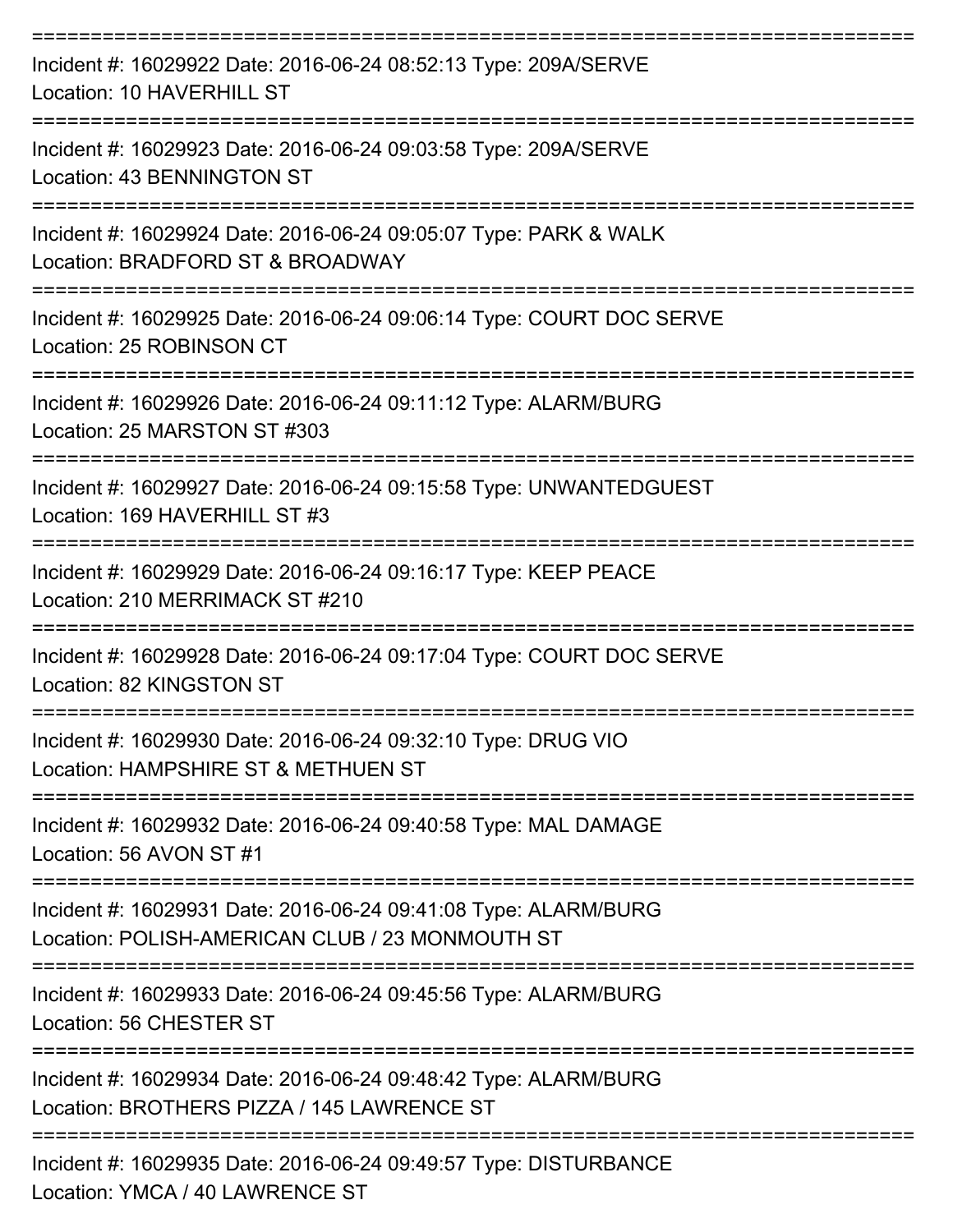| Incident #: 16029936 Date: 2016-06-24 09:52:16 Type: ABAND MV<br>Location: SOUTH ST & WEDGEWOOD RD                                      |
|-----------------------------------------------------------------------------------------------------------------------------------------|
| Incident #: 16029937 Date: 2016-06-24 10:03:11 Type: PARK & WALK<br>Location: BRADFORD ST & BROADWAY                                    |
| Incident #: 16029938 Date: 2016-06-24 10:05:34 Type: HIT & RUN M/V<br>Location: 136 WATER ST #REAR<br>:===============================  |
| Incident #: 16029939 Date: 2016-06-24 10:06:55 Type: 209A/SERVE<br>Location: 12 SALEM ST                                                |
| Incident #: 16029940 Date: 2016-06-24 10:12:36 Type: SUS PERS/MV<br>Location: 21 ROYAL ST                                               |
| Incident #: 16029941 Date: 2016-06-24 10:24:30 Type: M/V STOP<br>Location: FALLS BRIDGE / null                                          |
| Incident #: 16029942 Date: 2016-06-24 10:29:11 Type: CK WELL BEING<br>Location: FOSTER ST & SPRINGFIELD ST<br>=================         |
| Incident #: 16029943 Date: 2016-06-24 10:30:21 Type: AUTO ACC/UNK PI<br>Location: 598 ESSEX ST                                          |
| Incident #: 16029944 Date: 2016-06-24 10:44:30 Type: DRUG VIO<br>Location: 360 BROADWAY                                                 |
| Incident #: 16029945 Date: 2016-06-24 11:04:28 Type: PARK & WALK<br>Location: BRADFORD ST & BROADWAY<br>=============================== |
| Incident #: 16029946 Date: 2016-06-24 11:15:40 Type: SUS PERS/MV<br>Location: HAMPSHIRE ST & MYRTLE ST                                  |
| Incident #: 16029947 Date: 2016-06-24 11:21:31 Type: PARK & WALK<br>Location: BRADFORD ST & BROADWAY                                    |
| Incident #: 16029948 Date: 2016-06-24 11:32:01 Type: INVEST CONT<br>Location: DUNKIN DONUTS / null                                      |
| Incident #: 16029949 Date: 2016-06-24 11:32:38 Type: DRUG VIO<br>Location: 209 WATER ST                                                 |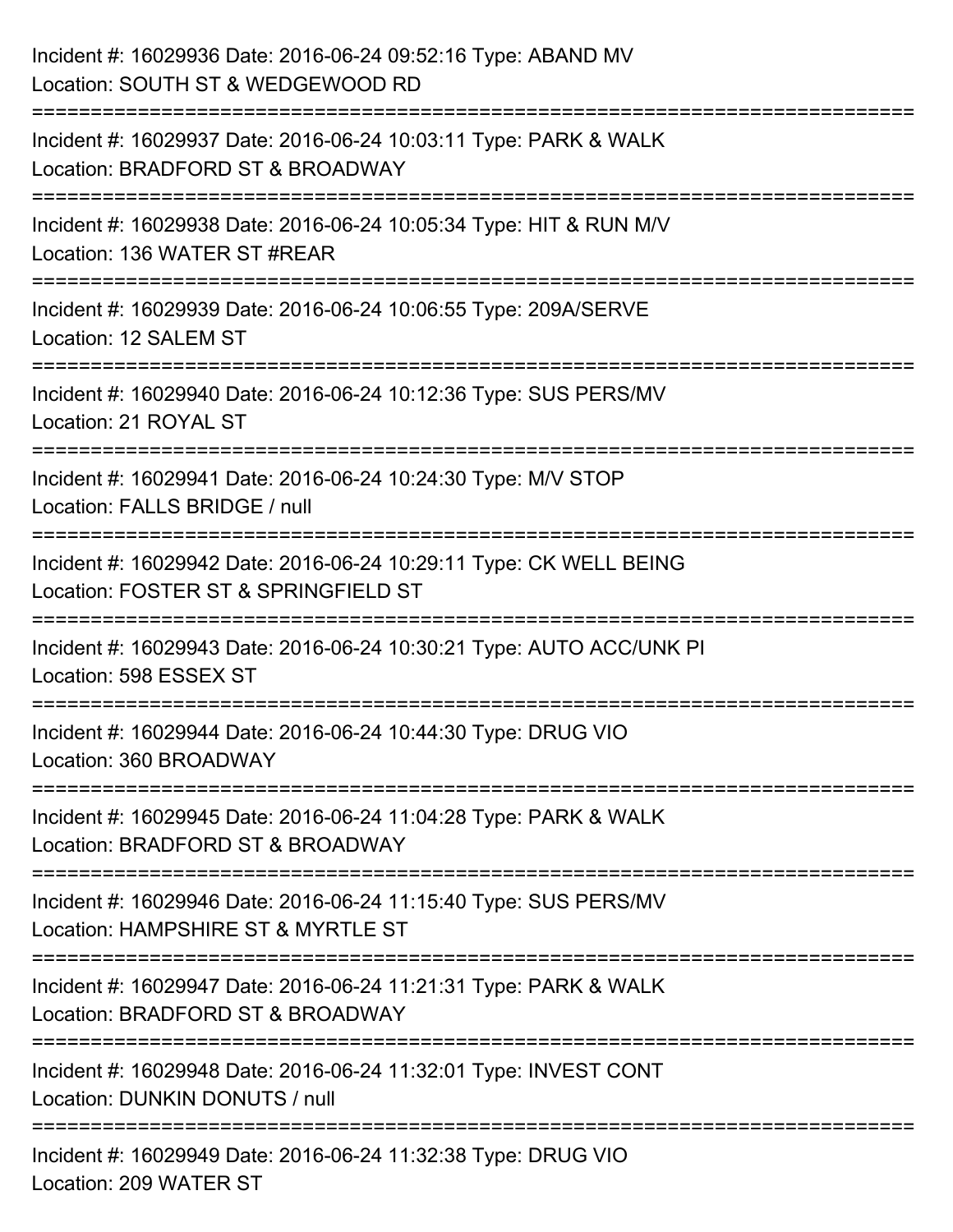| Incident #: 16029950 Date: 2016-06-24 12:02:02 Type: PARK & WALK<br>Location: MARKET ST & S UNION ST                                          |
|-----------------------------------------------------------------------------------------------------------------------------------------------|
| Incident #: 16029951 Date: 2016-06-24 12:02:12 Type: AUTO ACC/PI<br>Location: HAMPSHIRE ST & HAVERHILL ST                                     |
| Incident #: 16029952 Date: 2016-06-24 12:09:18 Type: DRUG OVERDOSE<br>Location: 23 SPRINGFIELD ST FL 1<br>==================================  |
| Incident #: 16029953 Date: 2016-06-24 12:12:30 Type: AUTO ACC/NO PI<br>Location: ENTERPRIZE RENT A CAR / 660 S UNION ST<br>:================= |
| Incident #: 16029954 Date: 2016-06-24 12:34:48 Type: M/V STOP<br>Location: CRESCENT ST & FOREST ST                                            |
| Incident #: 16029955 Date: 2016-06-24 12:51:27 Type: LIC PLATE STO<br>Location: 112 SPRINGFIELD ST #2                                         |
| Incident #: 16029956 Date: 2016-06-24 12:59:15 Type: COURT DOC SERVE<br>Location: 23-25 MAGNOLIA ST                                           |
| Incident #: 16029957 Date: 2016-06-24 13:00:47 Type: TOW OF M/V<br><b>Location: 5 CURRIER ST</b>                                              |
| Incident #: 16029958 Date: 2016-06-24 13:03:51 Type: M/V STOP<br>Location: BROADWAY & ESSEX ST                                                |
| Incident #: 16029959 Date: 2016-06-24 13:05:24 Type: M/V STOP<br>Location: PHILLIPS ST & SALEM ST                                             |
| Incident #: 16029960 Date: 2016-06-24 13:28:29 Type: M/V STOP<br>Location: CAMBRIDGE ST & WINTHROP AV                                         |
| Incident #: 16029961 Date: 2016-06-24 13:32:24 Type: ALARM/BURG<br>Location: 313 BROADWAY                                                     |
| Incident #: 16029962 Date: 2016-06-24 13:33:05 Type: THREATS<br>Location: 159 PROSPECT ST #2                                                  |
| Incident #: 16029963 Date: 2016-06-24 13:42:41 Type: LIC PLATE STO<br>Location: 108 BEACON AV #22 FL 1                                        |

===========================================================================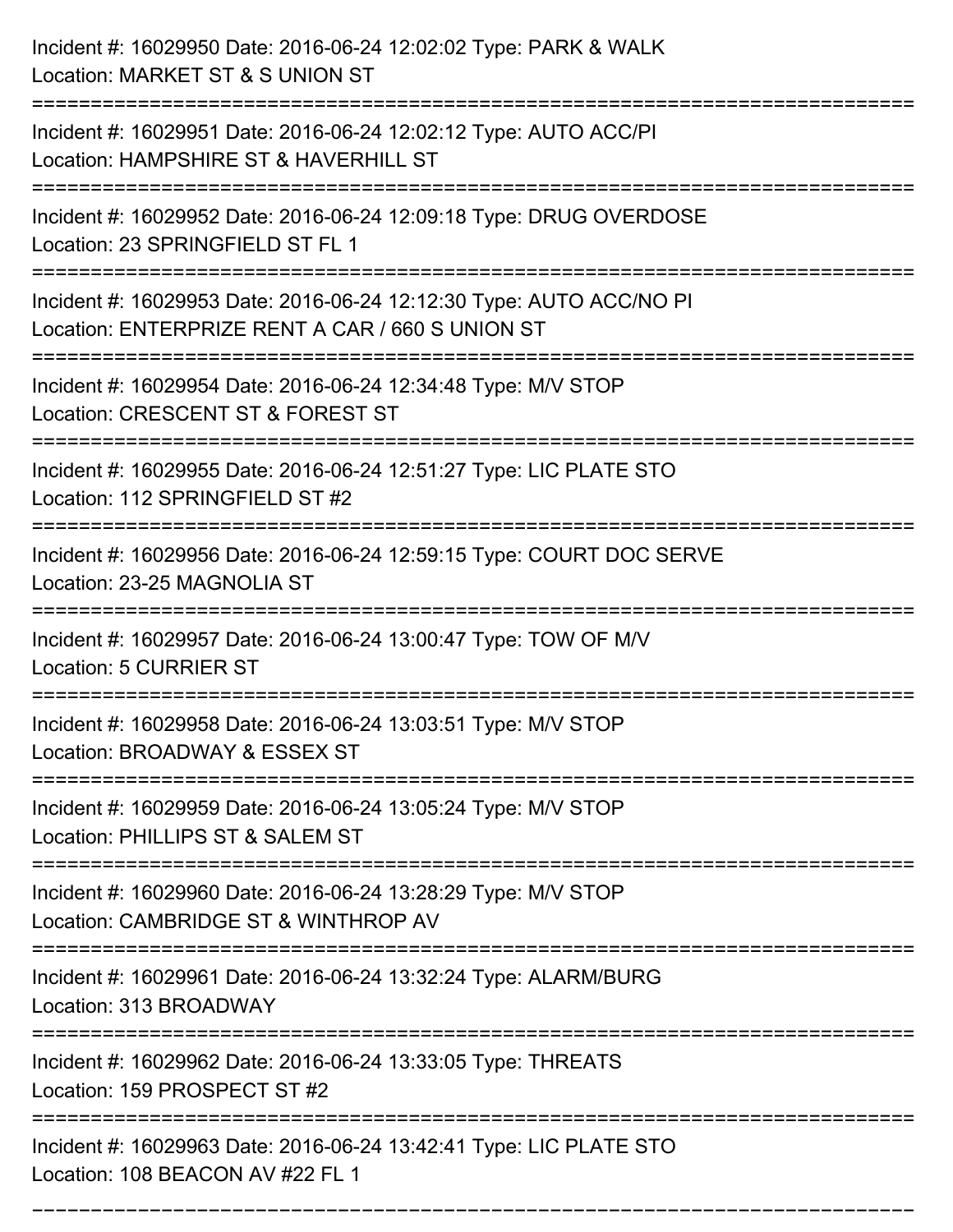| Incident #: 16029964 Date: 2016-06-24 13:51:06 Type: M/V STOP<br>Location: BEACON ST & MT VERNON ST<br>======================        |
|--------------------------------------------------------------------------------------------------------------------------------------|
| Incident #: 16029965 Date: 2016-06-24 14:01:44 Type: B&E/MV/PAST<br>Location: 100 BERNARD AV                                         |
| Incident #: 16029966 Date: 2016-06-24 14:06:37 Type: INVESTIGATION<br>Location: ATTICA / 1 MILL<br>.================================ |
| Incident #: 16029967 Date: 2016-06-24 14:26:19 Type: M/V STOP<br>Location: 166 SPRUCE ST                                             |
| Incident #: 16029968 Date: 2016-06-24 14:28:29 Type: SUS PERS/MV<br>Location: MERRIMACK ST & PARKER ST                               |
| Incident #: 16029969 Date: 2016-06-24 14:30:19 Type: SUS PERS/MV<br>Location: 375 LOWELL ST                                          |
| Incident #: 16029970 Date: 2016-06-24 14:36:26 Type: MISSING PERS<br>Location: 36 SUNSET AV FL 1                                     |
| Incident #: 16029971 Date: 2016-06-24 14:54:35 Type: M/V STOP<br>Location: 10 SPRINGFIELD ST                                         |
| Incident #: 16029972 Date: 2016-06-24 14:58:18 Type: 911 HANG UP<br>Location: 487 ESSEX ST                                           |
| Incident #: 16029973 Date: 2016-06-24 15:05:18 Type: SUICIDE ATTEMPT<br>Location: 45 SULLIVAN AV                                     |
| Incident #: 16029974 Date: 2016-06-24 15:09:39 Type: MEDIC SUPPORT<br>Location: 418 HOWARD ST #3                                     |
| Incident #: 16029975 Date: 2016-06-24 15:19:46 Type: AUTO ACC/NO PI<br>Location: 118 BEACON AV                                       |
| Incident #: 16029976 Date: 2016-06-24 15:34:18 Type: MEDIC SUPPORT<br>Location: 383 HAVERHILL ST #28                                 |
| Incident #: 16029977 Date: 2016-06-24 15:53:48 Type: DISTURBANCE<br>Location: APPLETON ST & METHUEN ST                               |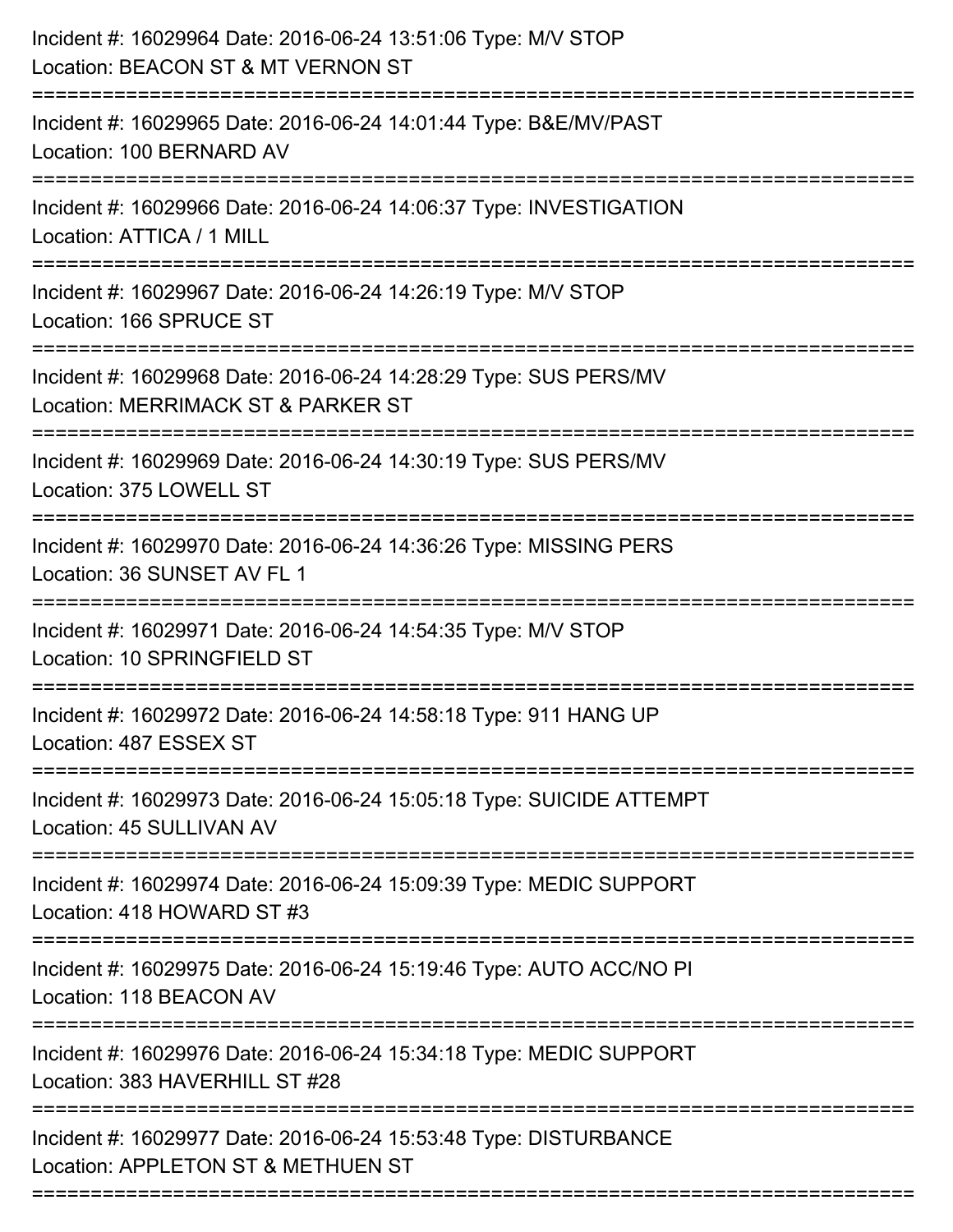Location: 201 HAVERHILL ST

| Incident #: 16029979 Date: 2016-06-24 15:59:48 Type: M/V STOP<br>Location: BROADWAY & LOWELL ST                         |
|-------------------------------------------------------------------------------------------------------------------------|
| Incident #: 16029980 Date: 2016-06-24 16:02:15 Type: KEEP PEACE<br>Location: 9 LOWELL TER                               |
| Incident #: 16029981 Date: 2016-06-24 16:10:21 Type: AUTO ACC/NO PI<br>Location: BROADWAY & CROSS ST                    |
| Incident #: 16029982 Date: 2016-06-24 16:13:30 Type: DISORDERLY<br>Location: AMES ST & WATER ST                         |
| Incident #: 16029983 Date: 2016-06-24 16:15:29 Type: GENERAL SERV<br>Location: 10 PHILLIPS ST                           |
| Incident #: 16029984 Date: 2016-06-24 16:15:56 Type: LOST PROPERTY<br>Location: 64 HAWLEY ST                            |
| Incident #: 16029985 Date: 2016-06-24 16:22:46 Type: M/V STOP<br>Location: HAVERHILL ST & LAWRENCE ST                   |
| Incident #: 16029986 Date: 2016-06-24 16:29:25 Type: AUTO ACC/NO PI<br>Location: APPLETON ST & METHUEN ST               |
| Incident #: 16029987 Date: 2016-06-24 16:32:49 Type: AUTO ACC/NO PI<br>Location: BAILEY ST & S UNION ST                 |
| :===================<br>Incident #: 16029988 Date: 2016-06-24 17:14:04 Type: VIO CITY ORD<br>Location: 8 E HAVERHILL ST |
| Incident #: 16029989 Date: 2016-06-24 17:24:30 Type: M/V STOP<br>Location: BROADWAY & COMMON ST                         |
| Incident #: 16029990 Date: 2016-06-24 17:28:59 Type: SUS PERS/MV<br>Location: ANDOVER ST & BLANCHARD ST                 |
| Incident #: 16029991 Date: 2016-06-24 17:30:46 Type: NOISE ORD<br>Location: 12 BROMFIELD ST                             |
|                                                                                                                         |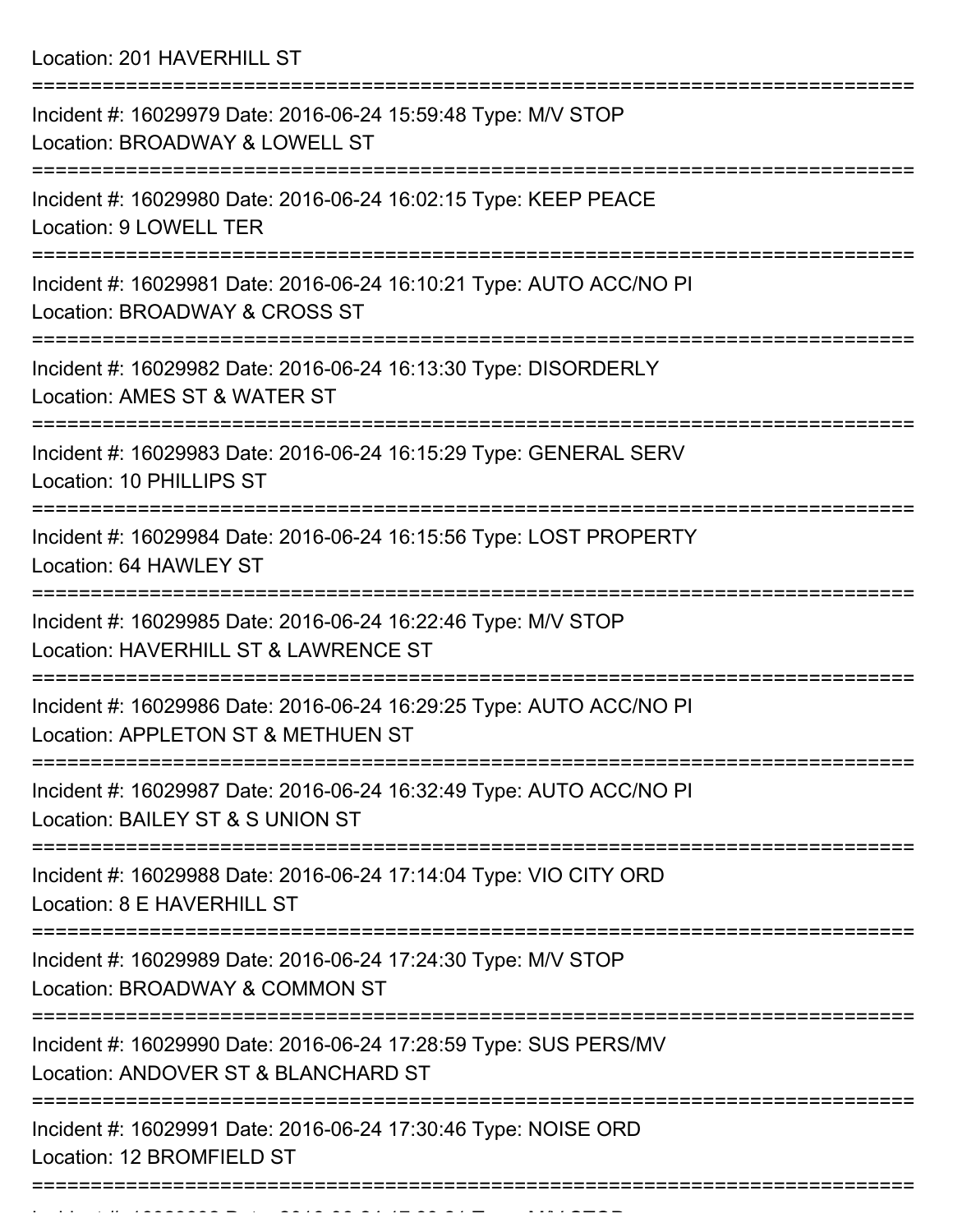Location: 205 BROADWAY =========================================================================== Incident #: 16029993 Date: 2016-06-24 17:40:22 Type: ALARM/BURG Location: 76 CONGRESS ST =========================================================================== Incident #: 16029994 Date: 2016-06-24 17:42:56 Type: M/V STOP Location: MARSTON ST & STORROW ST =========================================================================== Incident #: 16029995 Date: 2016-06-24 17:43:01 Type: SUS PERS/MV Location: 1 THORNTON AV =========================================================================== Incident #: 16029996 Date: 2016-06-24 17:53:19 Type: NOISE ORD Location: BOAT RAMP / EVERETT =========================================================================== Incident #: 16029997 Date: 2016-06-24 18:06:38 Type: ALARM/BURG Location: FROST SCHOOL / 33 HAMLET ST =========================================================================== Incident #: 16029998 Date: 2016-06-24 18:13:32 Type: M/V STOP Location: FALMOUTH ST & S UNION ST =========================================================================== Incident #: 16029999 Date: 2016-06-24 18:23:12 Type: AUTO ACC/NO PI Location: 81 CROSS ST =========================================================================== Incident #: 16030000 Date: 2016-06-24 18:30:29 Type: M/V STOP Location: BROADWAY & LOWELL ST =========================================================================== Incident #: 16030001 Date: 2016-06-24 18:34:20 Type: M/V STOP Location: EVERETT ST & SALEM ST =========================================================================== Incident #: 16030002 Date: 2016-06-24 18:40:36 Type: AUTO ACC/UNK PI Location: 181 WEST ST =========================================================================== Incident #: 16030003 Date: 2016-06-24 18:42:09 Type: SUS PERS/MV Location: 1 THORNTON AV =========================================================================== Incident #: 16030004 Date: 2016-06-24 18:44:34 Type: MEDIC SUPPORT Location: 45 SULLIVAN AV =========================================================================== Incident #: 16030005 Date: 2016-06-24 18:50:57 Type: ANIMAL COMPL Location: 76 INMAN ST

==============================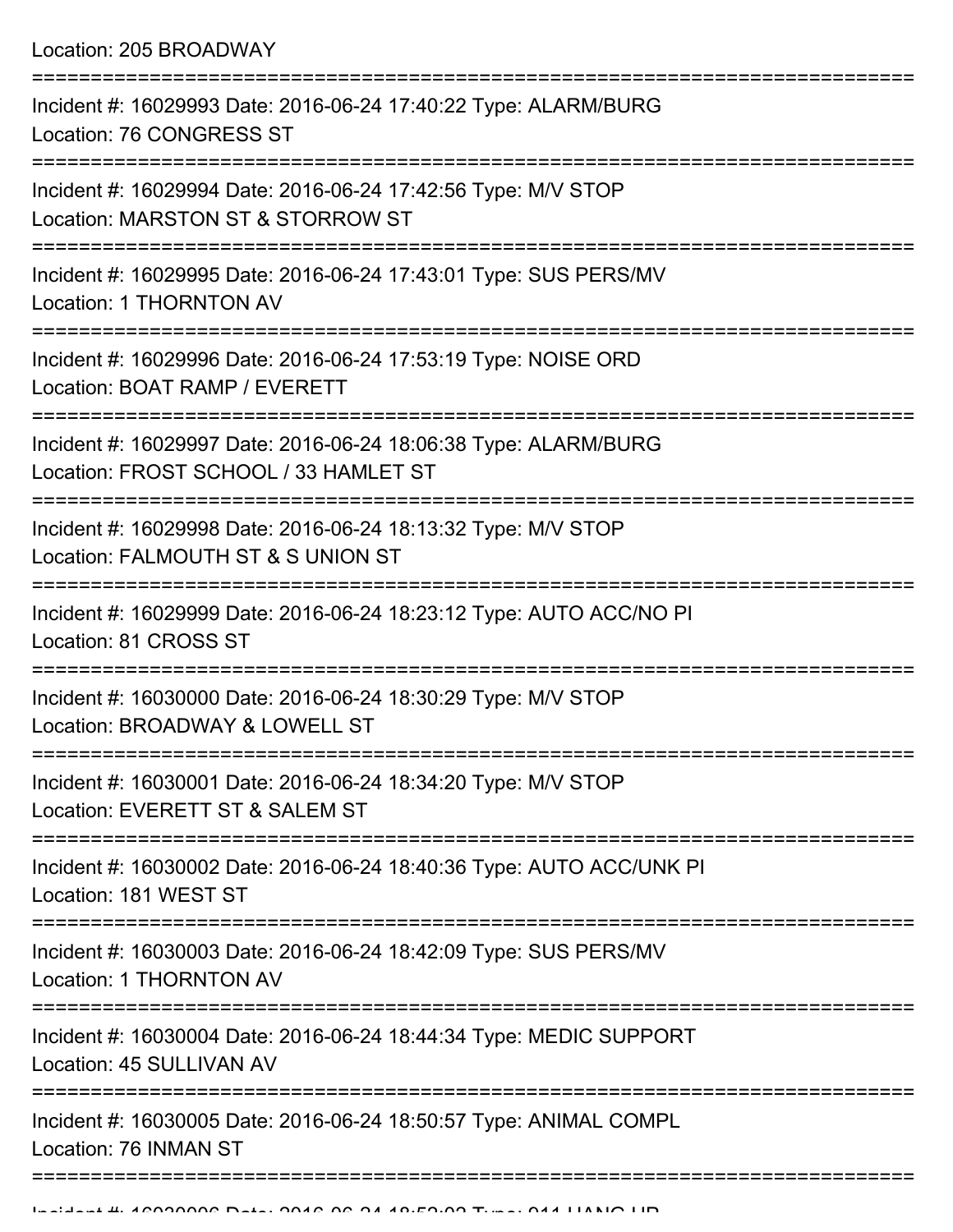| Location: HIGGINS / 180 CRAWFORD ST                                                                                         |
|-----------------------------------------------------------------------------------------------------------------------------|
| Incident #: 16030007 Date: 2016-06-24 19:07:17 Type: M/V STOP<br>Location: CLINTON CT & CROSS ST                            |
| Incident #: 16030009 Date: 2016-06-24 19:10:38 Type: LOST PROPERTY<br>Location: 109 NEWBURY ST                              |
| Incident #: 16030008 Date: 2016-06-24 19:10:41 Type: M/V STOP<br>Location: 65 ESSEX ST                                      |
| Incident #: 16030010 Date: 2016-06-24 19:14:15 Type: SUS PERS/MV<br>Location: 378 S UNION                                   |
| Incident #: 16030011 Date: 2016-06-24 19:22:19 Type: UNKNOWN PROB<br>Location: 11 SARATOGA ST FL 2                          |
| :======================<br>Incident #: 16030012 Date: 2016-06-24 19:23:55 Type: UNATENEDCHILD<br><b>Location: COMMON ST</b> |
| Incident #: 16030013 Date: 2016-06-24 19:25:14 Type: M/V STOP<br>Location: 30 SALEM ST                                      |
| Incident #: 16030014 Date: 2016-06-24 19:31:24 Type: AUTO ACC/NO PI<br>Location: SALEM ST & S UNION ST                      |
| Incident #: 16030015 Date: 2016-06-24 19:35:18 Type: TOW OF M/V<br>Location: HAVERHILL ST & LAWRENCE ST                     |
| Incident #: 16030017 Date: 2016-06-24 19:39:28 Type: SUS PERS/MV<br>Location: 29 KINGSTON ST                                |
| Incident #: 16030016 Date: 2016-06-24 19:39:57 Type: M/V STOP<br>Location: LAWRENCE ST & PARK ST                            |
| Incident #: 16030018 Date: 2016-06-24 19:46:42 Type: MEDIC SUPPORT<br>Location: 21 SAXONIA AV                               |
| Incident #: 16030019 Date: 2016-06-24 19:48:00 Type: B&E/PAST<br>Location: 638 HAVERHILL ST #1                              |
| Incident #: 16030020 Date: 2016-06-24 20:08:31 Type: DOMESTIC/PROG                                                          |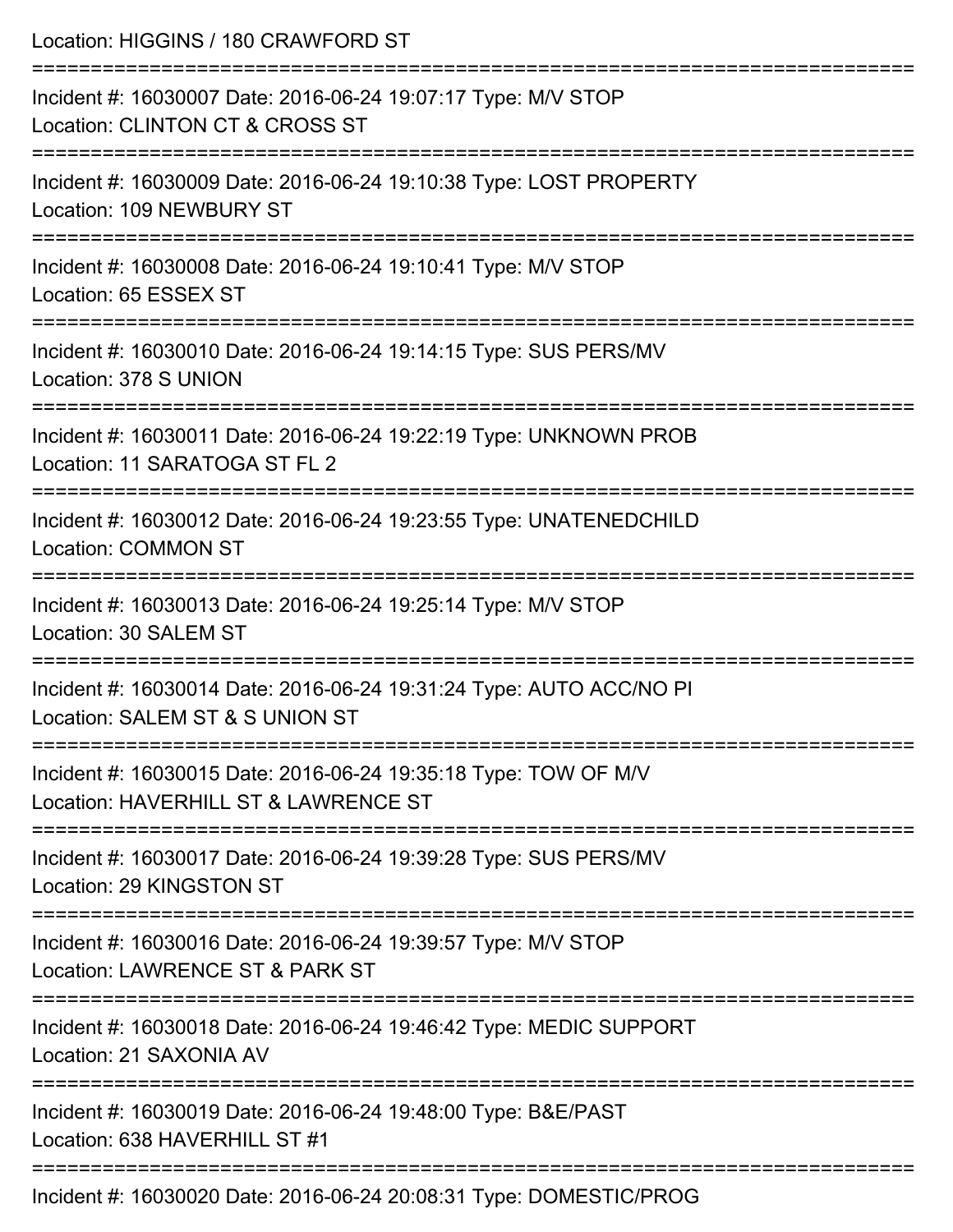| Incident #: 16030021 Date: 2016-06-24 20:08:54 Type: AUTO ACC/NO PI<br>Location: BROADWAY & MANCHESTER ST<br>====================== |
|-------------------------------------------------------------------------------------------------------------------------------------|
| Incident #: 16030022 Date: 2016-06-24 20:18:49 Type: LOUD NOISE<br>Location: 28 BOXFORD ST                                          |
| Incident #: 16030023 Date: 2016-06-24 20:19:51 Type: DOMESTIC/PROG<br>Location: 114 MARSTON ST #B                                   |
| Incident #: 16030024 Date: 2016-06-24 20:24:25 Type: LARCENY/PAST<br>Location: S UNION ST<br>----------                             |
| Incident #: 16030025 Date: 2016-06-24 20:37:47 Type: NOISE ORD<br>Location: BOAT RAMP / EATON ST                                    |
| Incident #: 16030026 Date: 2016-06-24 20:44:45 Type: AUTO ACC/NO PI<br>Location: HAVERHILL ST & MORTON ST                           |
| Incident #: 16030027 Date: 2016-06-24 21:03:44 Type: UNWANTEDGUEST<br>Location: ELKS LODGE / 652 ANDOVER ST                         |
| Incident #: 16030028 Date: 2016-06-24 21:05:41 Type: SUS PERS/MV<br>Location: BERKELEY ST & FERN ST                                 |
| Incident #: 16030029 Date: 2016-06-24 21:14:43 Type: ALARM/BURG<br>Location: 183 BROADWAY                                           |
| Incident #: 16030031 Date: 2016-06-24 21:34:32 Type: AUTO ACC/NO PI<br>Location: FOSTER ST & SPRINGFIELD ST                         |
| Incident #: 16030030 Date: 2016-06-24 21:35:10 Type: AUTO ACC/NO PI<br>Location: FOSTER ST & SPRINGFIELD ST                         |
| Incident #: 16030032 Date: 2016-06-24 21:40:02 Type: SUS PERS/MV<br>Location: CHICKERING ST & PILGRIM RD                            |
| Incident #: 16030033 Date: 2016-06-24 21:44:12 Type: GENERAL SERV<br>Location: HEY ST & PLEASANT ST                                 |
| Incident #: 16030034 Date: 2016-06-24 21:46:50 Type: ALARM/BURG                                                                     |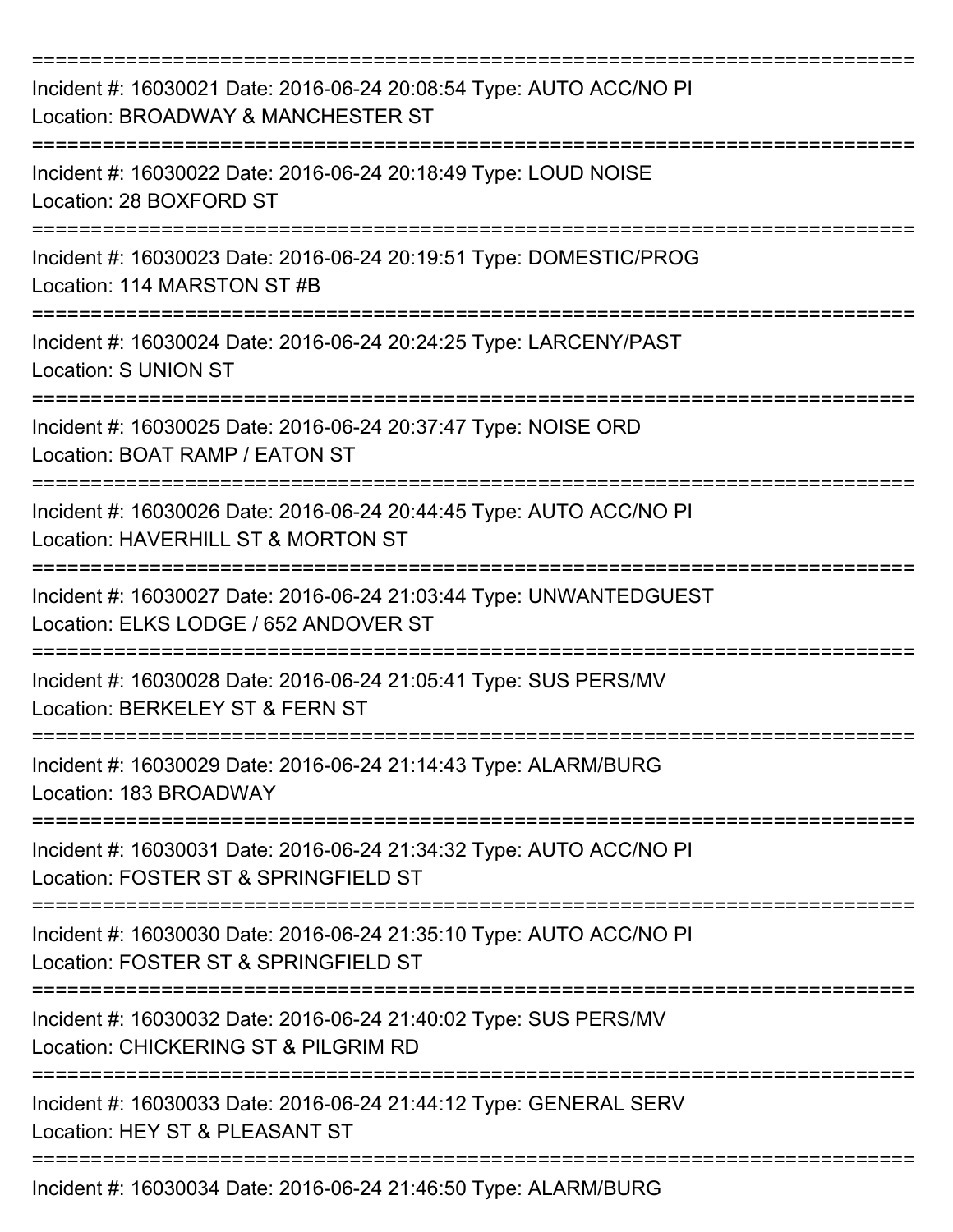| Incident #: 16030035 Date: 2016-06-24 21:47:51 Type: NOISE ORD<br>Location: 121 BUTLER ST                        |
|------------------------------------------------------------------------------------------------------------------|
| Incident #: 16030036 Date: 2016-06-24 21:50:47 Type: ALARM/BURG<br>Location: PARTHUM SCHOOL / 255 E HAVERHILL ST |
| Incident #: 16030037 Date: 2016-06-24 21:54:42 Type: FIGHT<br><b>Location: 9 TREMONT ST</b>                      |
| Incident #: 16030038 Date: 2016-06-24 22:03:20 Type: M/V STOP<br>Location: BROADWAY & LOWELL ST                  |
| Incident #: 16030039 Date: 2016-06-24 22:05:03 Type: M/V STOP<br>Location: BROADWAY & LOWELL ST                  |
| Incident #: 16030040 Date: 2016-06-24 22:06:29 Type: M/V STOP<br>Location: BROADWAY & LOWELL ST                  |
| Incident #: 16030041 Date: 2016-06-24 22:08:02 Type: M/V STOP<br>Location: BROADWAY & LOWELL ST                  |
| Incident #: 16030042 Date: 2016-06-24 22:09:10 Type: M/V STOP<br>Location: BROADWAY & LOWELL ST                  |
| Incident #: 16030043 Date: 2016-06-24 22:10:50 Type: M/V STOP<br>Location: BROADWAY & LOWELL ST                  |
| Incident #: 16030045 Date: 2016-06-24 22:12:12 Type: M/V STOP<br>Location: BROADWAY & LOWELL ST                  |
| Incident #: 16030044 Date: 2016-06-24 22:12:23 Type: M/V STOP<br>Location: ALLSTON ST & HIGH ST                  |
| Incident #: 16030046 Date: 2016-06-24 22:13:11 Type: M/V STOP<br>Location: BROADWAY & LOWELL ST                  |
| Incident #: 16030047 Date: 2016-06-24 22:19:12 Type: ALARM/BURG<br>Location: 491 BROADWAY                        |
| Incident #: 16030048 Date: 2016-06-24 22:21:13 Type: M/V STOP                                                    |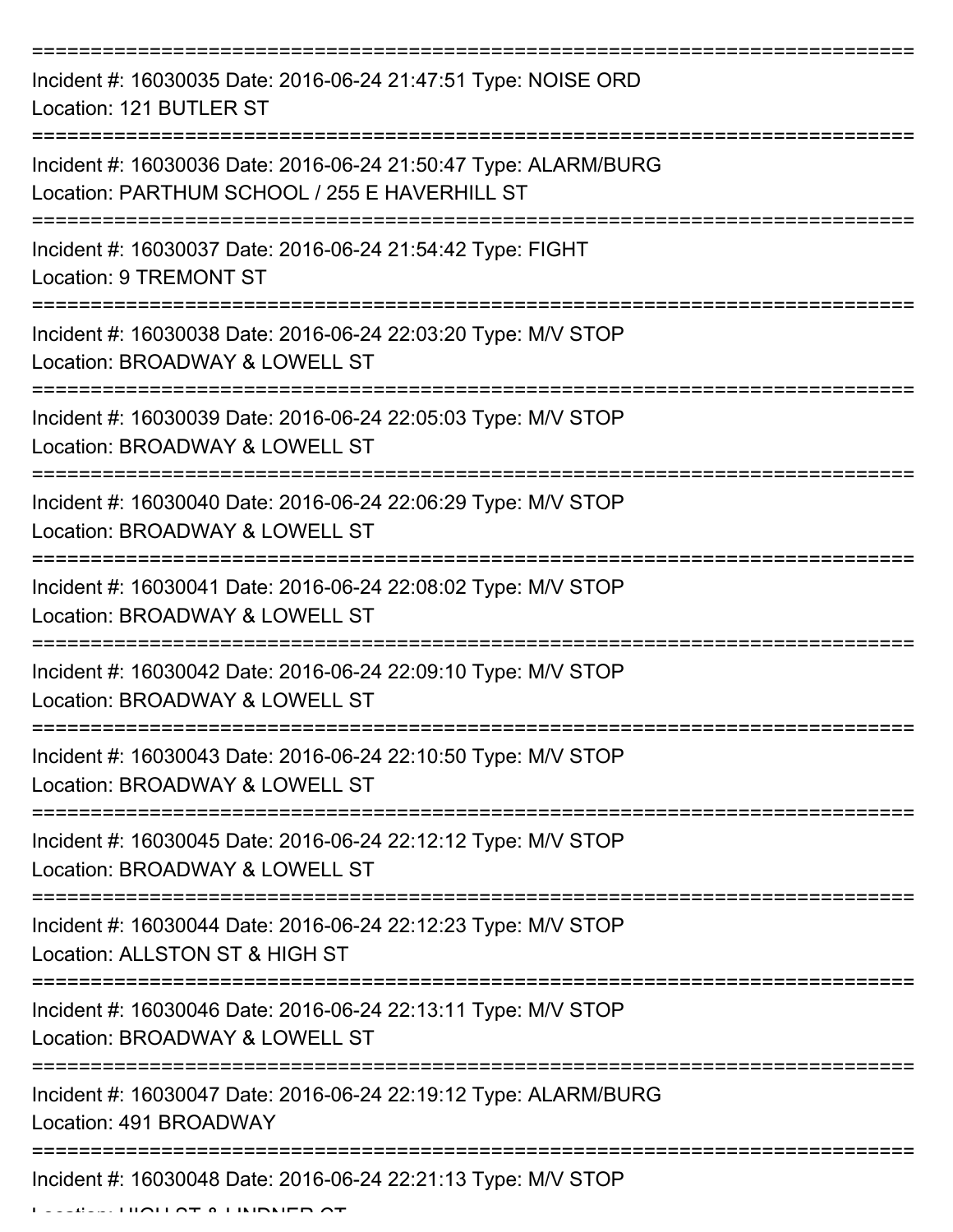| Incident #: 16030049 Date: 2016-06-24 22:27:58 Type: M/V STOP<br>Location: CANAL ST & HAMPSHIRE ST         |
|------------------------------------------------------------------------------------------------------------|
| Incident #: 16030050 Date: 2016-06-24 22:37:15 Type: NOISE ORD<br>Location: ABBOTT ST & S UNION ST         |
| Incident #: 16030051 Date: 2016-06-24 22:38:58 Type: RECOV/STOL/MV<br>Location: HEY ST & PLEASANT ST       |
| Incident #: 16030052 Date: 2016-06-24 22:47:23 Type: M/V STOP<br>Location: MARSTON ST & STORROW ST         |
| Incident #: 16030053 Date: 2016-06-24 22:59:57 Type: DOMESTIC/PROG<br>Location: 52 BOXFORD ST              |
| Incident #: 16030054 Date: 2016-06-24 23:09:57 Type: LOUD NOISE<br>Location: 136 EXCHANGE ST               |
| Incident #: 16030055 Date: 2016-06-24 23:10:26 Type: LOUD NOISE<br>Location: 10 ROYAL ST                   |
| Incident #: 16030056 Date: 2016-06-24 23:17:00 Type: ALARM/BURG<br>Location: POLLO CENTRO / 436 S UNION ST |
| Incident #: 16030057 Date: 2016-06-24 23:19:54 Type: LOUD NOISE<br>Location: 451 MT VERNON ST              |
| Incident #: 16030059 Date: 2016-06-24 23:25:23 Type: UNWANTEDGUEST<br><b>Location: 64 MANCHESTER ST</b>    |
| Incident #: 16030058 Date: 2016-06-24 23:25:32 Type: M/V STOP<br>Location: BROADWAY & CEDAR ST             |
| Incident #: 16030060 Date: 2016-06-24 23:26:20 Type: RECOV/STOL/MV<br><b>Location: THORNTON AVE</b>        |
| Incident #: 16030061 Date: 2016-06-24 23:28:19 Type: MEDIC SUPPORT<br>Location: 21 ALDER ST                |
| Incident #: 16030062 Date: 2016-06-24 23:43:25 Type: LOUD NOISE                                            |

Location: 112 MADSTON ST #320